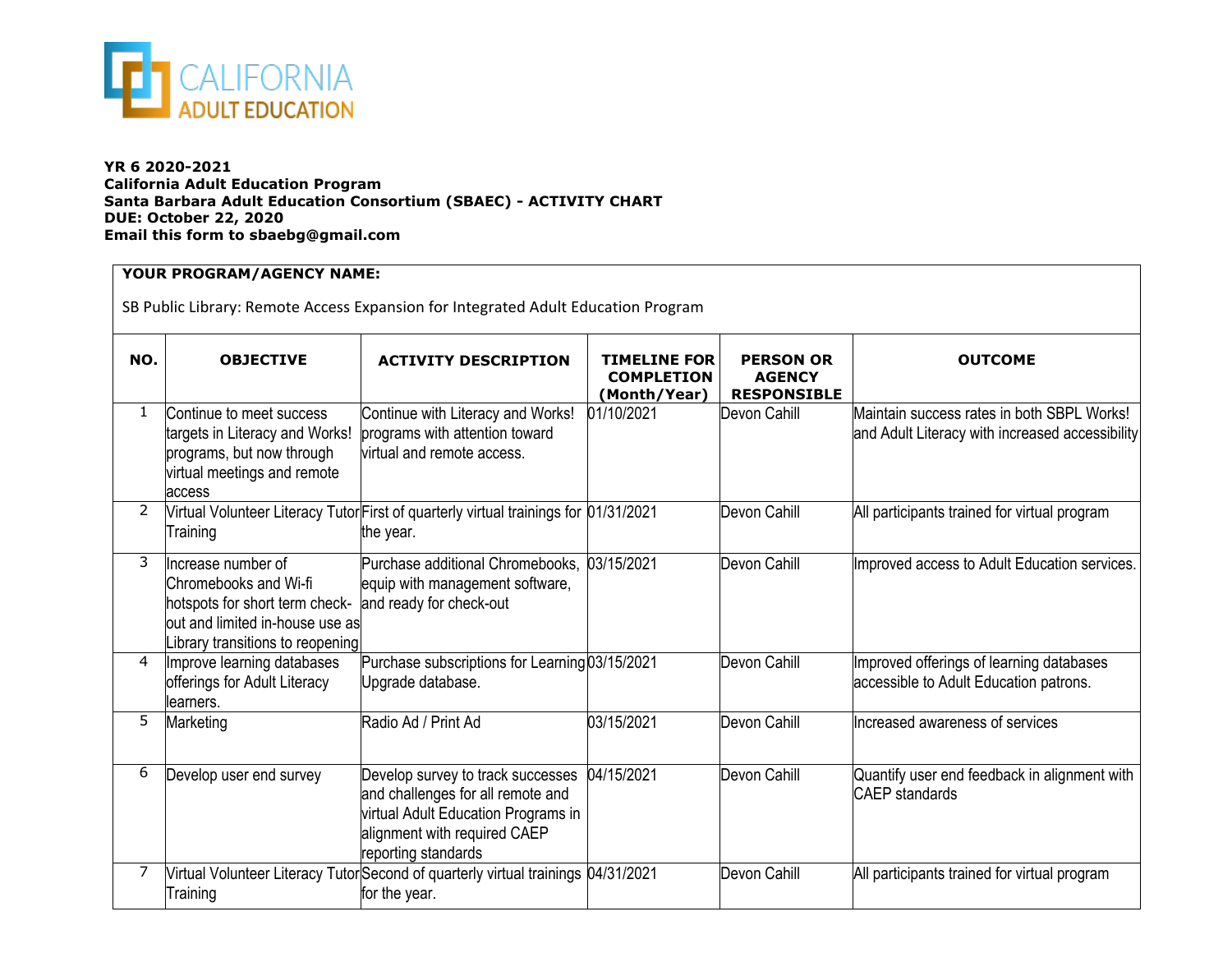| 8  | Evaluate Program                                                                                                               | Assess/measure<br>1.<br>effectiveness and value of<br>the program after 6<br>months.<br>Meet with ServSafe<br>2.<br>program partners to plan<br>for continuation of<br>program. | 05/30/2021 | Devon Cahill /<br><b>Ahmad Merza</b> | Effectiveness evaluated to create informed<br>action plans to reinforce successful aspects<br>of program and reevaluate less successful<br>aspects |
|----|--------------------------------------------------------------------------------------------------------------------------------|---------------------------------------------------------------------------------------------------------------------------------------------------------------------------------|------------|--------------------------------------|----------------------------------------------------------------------------------------------------------------------------------------------------|
| 9  | Renew/activate subscriptions<br>to various software and<br>databases available                                                 | Renew subscriptions to Big<br>Interview, etc.                                                                                                                                   | 06/01/2021 | Devon Cahill                         | Uninterrupted vocational and language<br>literacy services.                                                                                        |
| 10 | Continue ServSafe food<br>managers and handlers<br>program in partnership with<br><b>SBCC's School of Extended</b><br>earning. | Purchase subscriptions for<br>ServSafe food manager's and<br>handlers exams                                                                                                     | 07/01/2021 | Devon Cahill /<br>Ahmad Merza        | Uninterrupted partnership program                                                                                                                  |
| 11 | Collect data for reporting                                                                                                     | Collect data for end of fiscal year<br>report and communicate with<br>partnering agencies                                                                                       | 07/31/2021 | Devon/Eric Castro                    | Improved program effectiveness assessment<br>ability and strengthened partnership                                                                  |
| 12 | Training                                                                                                                       | Virtual Volunteer Literacy Tutor Third of quarterly virtual trainings for 07/31/2021<br>the year.                                                                               |            | Devon Cahill                         | All participants trained for virtual program                                                                                                       |
| 13 | available to patrons                                                                                                           | inkedIn Learning (Lynda.com) Renew Lynda.com subscription                                                                                                                       | 09/15/2021 | Devon Cahill                         | Maintain access to skill training resources for<br>in-library and remote learning                                                                  |
| 14 | Marketing                                                                                                                      | Radio Ad / Print Ad                                                                                                                                                             | 09/15/2021 | Merza                                | Devon Cahill/Ahmad Continue to increase awareness of services                                                                                      |
| 15 | Training                                                                                                                       | Virtual Volunteer Literacy Tutor Fourth of quarterly virtual trainings<br>for the year.                                                                                         | 10/31/2021 | Devon Cahill                         | All participants trained for virtual program                                                                                                       |
| 16 | One year evaluation of<br>program                                                                                              | Assess/measure effectiveness at<br>mid-point of the grant period                                                                                                                | 12/15/2021 | Devon Cahill                         | Develop strategic plan to account for<br>unanticipated challenges                                                                                  |
| 17 | <b>Volunteer Literacy Tutor</b><br>Training                                                                                    | First of quarterly trainings for the<br>vear.                                                                                                                                   | 01/31/2022 | Devon Cahill                         | All participants trained for virtual and in-<br>person program                                                                                     |
|    | 18 Marketing                                                                                                                   | Radio Ad / Print Ad                                                                                                                                                             | 03/15/2022 | Merza                                | Devon Cahill/Ahmad Continue to increase awareness of services                                                                                      |
| 19 | Training                                                                                                                       | Virtual Volunteer Literacy Tutor Second of quarterly virtual trainings 04/31/2022<br>for the year.                                                                              |            | Devon Cahill                         | All participants trained for virtual and in-<br>person program                                                                                     |
| 20 | Renew/activate subscriptions<br>to various software and<br>databases available                                                 | Renew subscriptions to Big<br>Interview, etc.                                                                                                                                   | 06/01/2022 | Devon Cahill                         | Uninterrupted vocational and language<br>literacy services.                                                                                        |
| 21 | Continue ServSafe food<br>managers' and handlers'                                                                              | Purchase subscriptions for<br>ServSafe food managers' and                                                                                                                       | 07/01/2022 | Devon Cahill /<br>Ahmad Merza        | Uninterrupted partnership program                                                                                                                  |